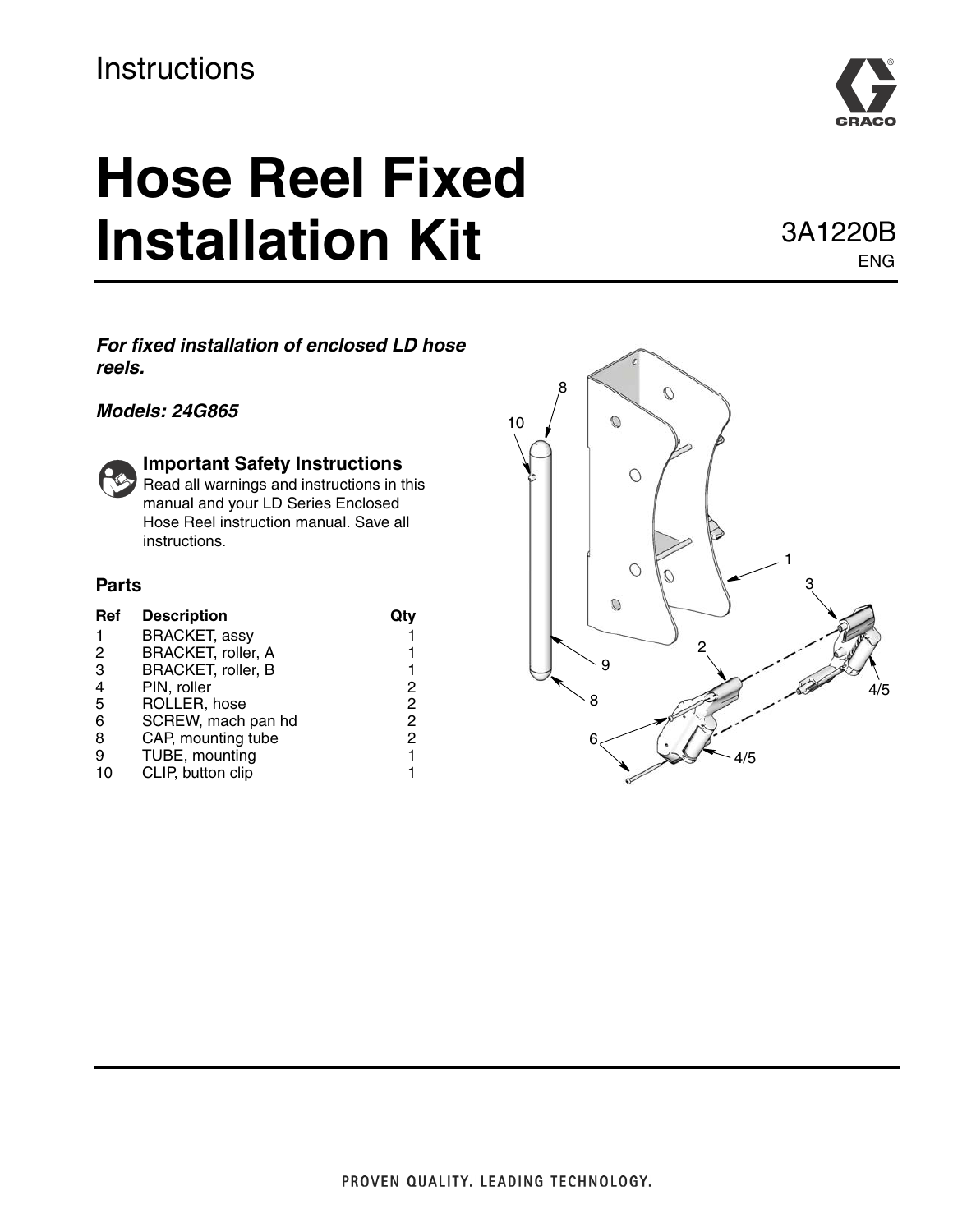## **Warnings**

The following warnings are for the setup, use, grounding, maintenance, and repair of this equipment. The exclamation point symbol alerts you to a general warning and the hazard symbols refer to procedure-specific risks. When these symbols appear in the body of this manual, refer back to these Warnings. Product-specific hazard symbols and warnings not covered in this section may appear throughout the body of this manual where applicable.

| <b>A</b> WARNING |                                                                                                                                                                                                                                                                                                                                                                                                                                                                                                                                                                                                            |  |
|------------------|------------------------------------------------------------------------------------------------------------------------------------------------------------------------------------------------------------------------------------------------------------------------------------------------------------------------------------------------------------------------------------------------------------------------------------------------------------------------------------------------------------------------------------------------------------------------------------------------------------|--|
|                  | <b>MOVING PARTS HAZARD</b><br>Moving parts can pinch or amputate fingers and other body parts.<br>Keep clear of moving parts.<br>Do not operate equipment with protective guards or covers removed.<br>Pressurized equipment can start without warning. Before checking, moving, or servicing equipment,<br>$\bullet$<br>follow the Pressure Relief Procedure in this manual. Disconnect power or air supply.                                                                                                                                                                                              |  |
|                  | <b>SKIN INJECTION HAZARD</b><br>High-pressure fluid from dispense valve, hose leaks, or ruptured components will pierce skin. This may<br>look like just a cut, but it is a serious injury that can result in amputation. Get immediate surgical<br>treatment.<br>Do not point dispense valve at anyone or at any part of the body.<br>Do not put your hand over the end of the dispense nozzle.<br>Do not stop or deflect leaks with your hand, body, glove, or rag.<br>Follow Pressure Relief Procedure in this manual, when you stop spraying and before cleaning,<br>checking, or servicing equipment. |  |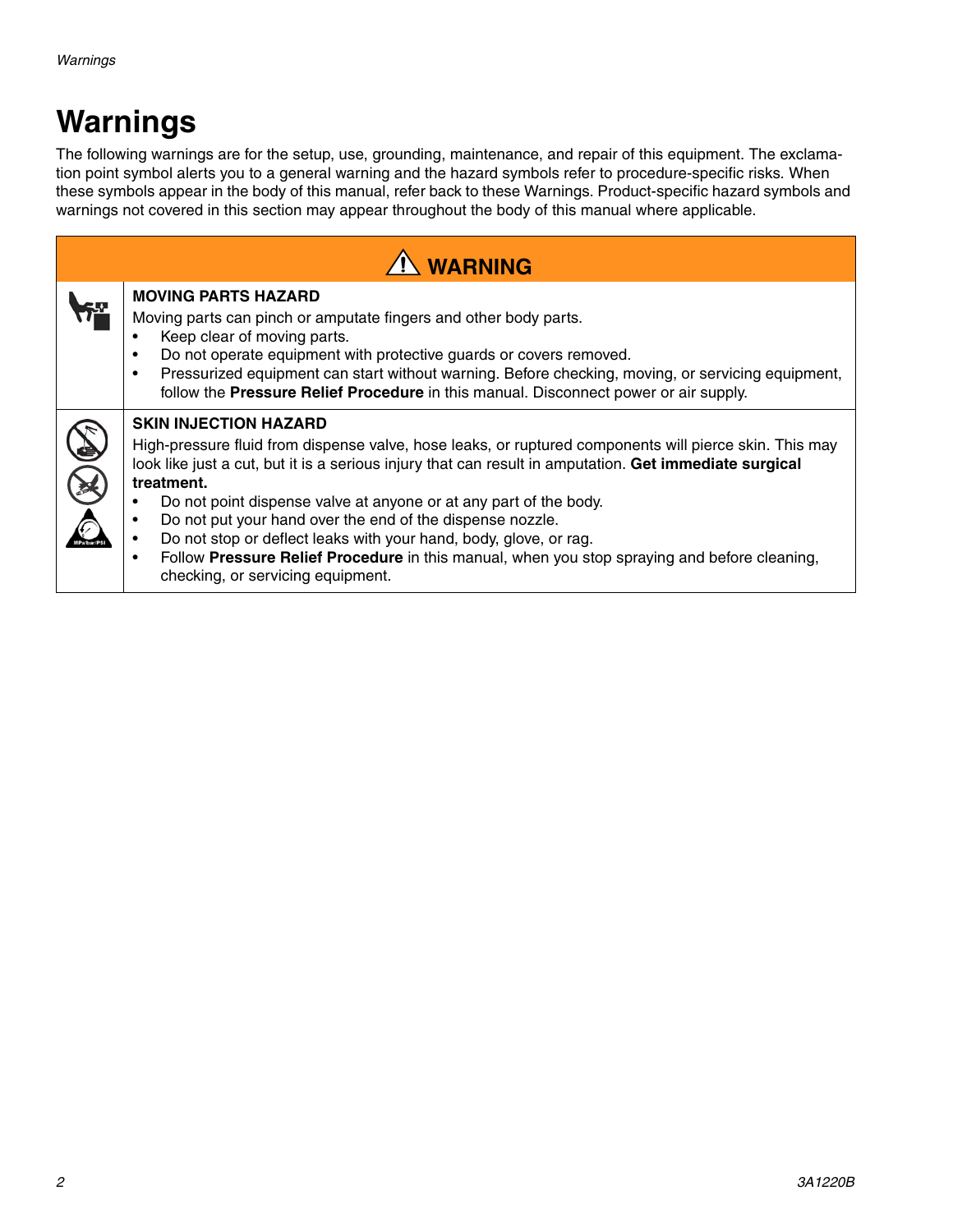#### **Installation**

|--|

To reduce the risk of injury, be sure the mounting sur-<br>face is strong enough to support the reels, weight of face is strong enough to support the reels, weight of the lubricants and stress caused by hard pulls on the service hoses.

- See Technical Data, page [7](#page-6-0) for weights of hose reel assemblies.
- Graco recommends using minimum screws size of

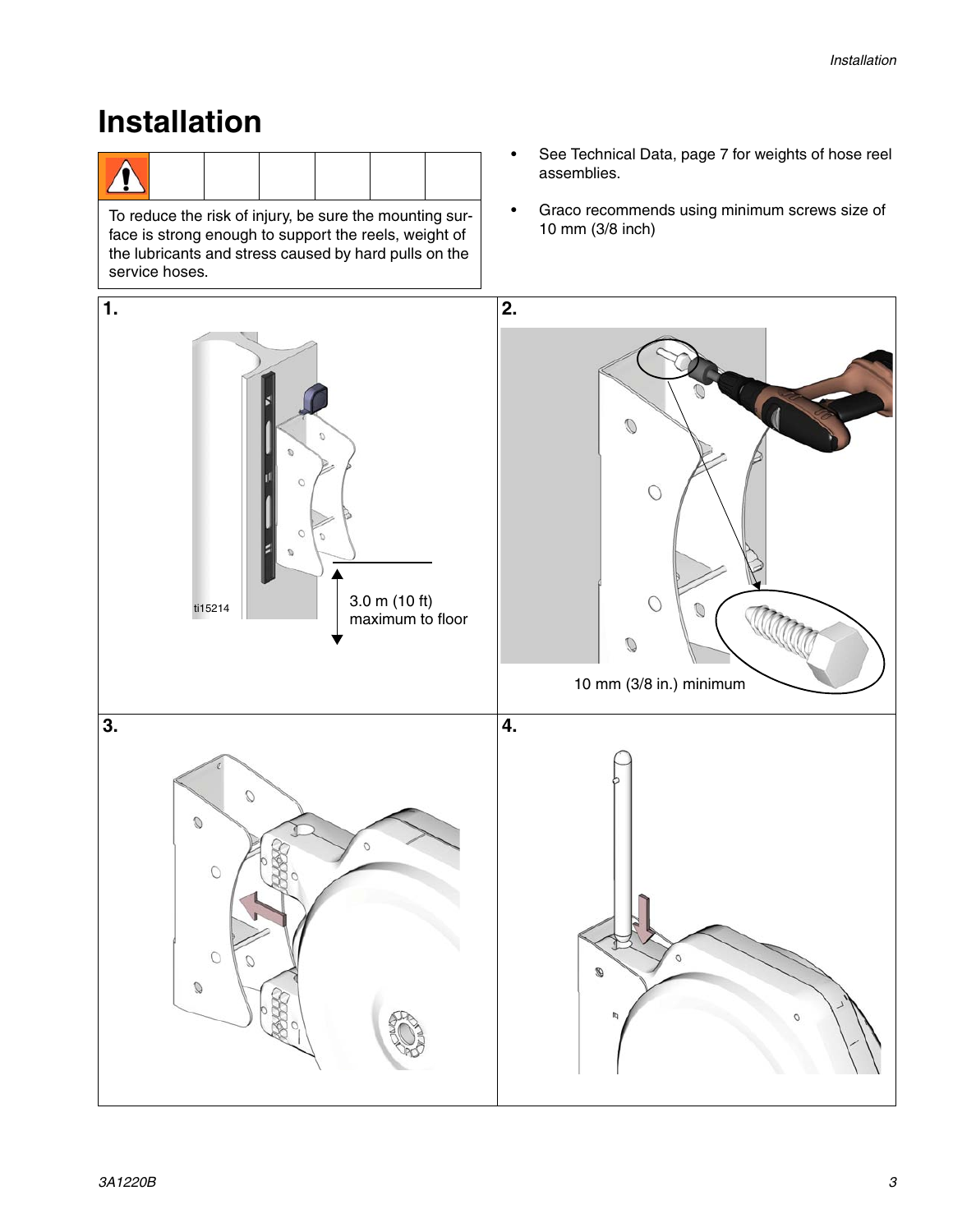

#### **Disassembly**



#### **Pressure Relief Procedure**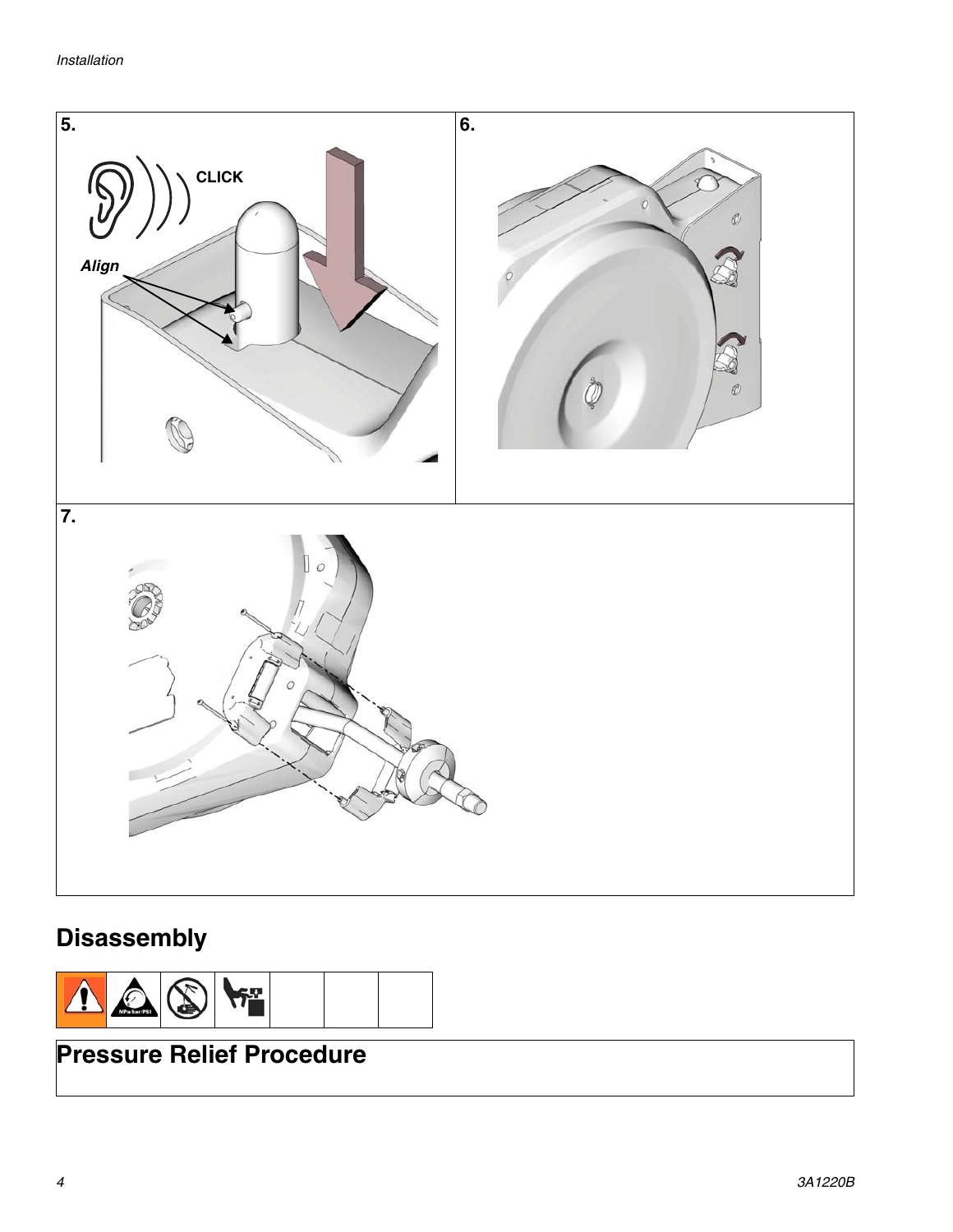

# **Disassembly Instructions 3.** $\mathcal{O}$ Ó  $\circledB$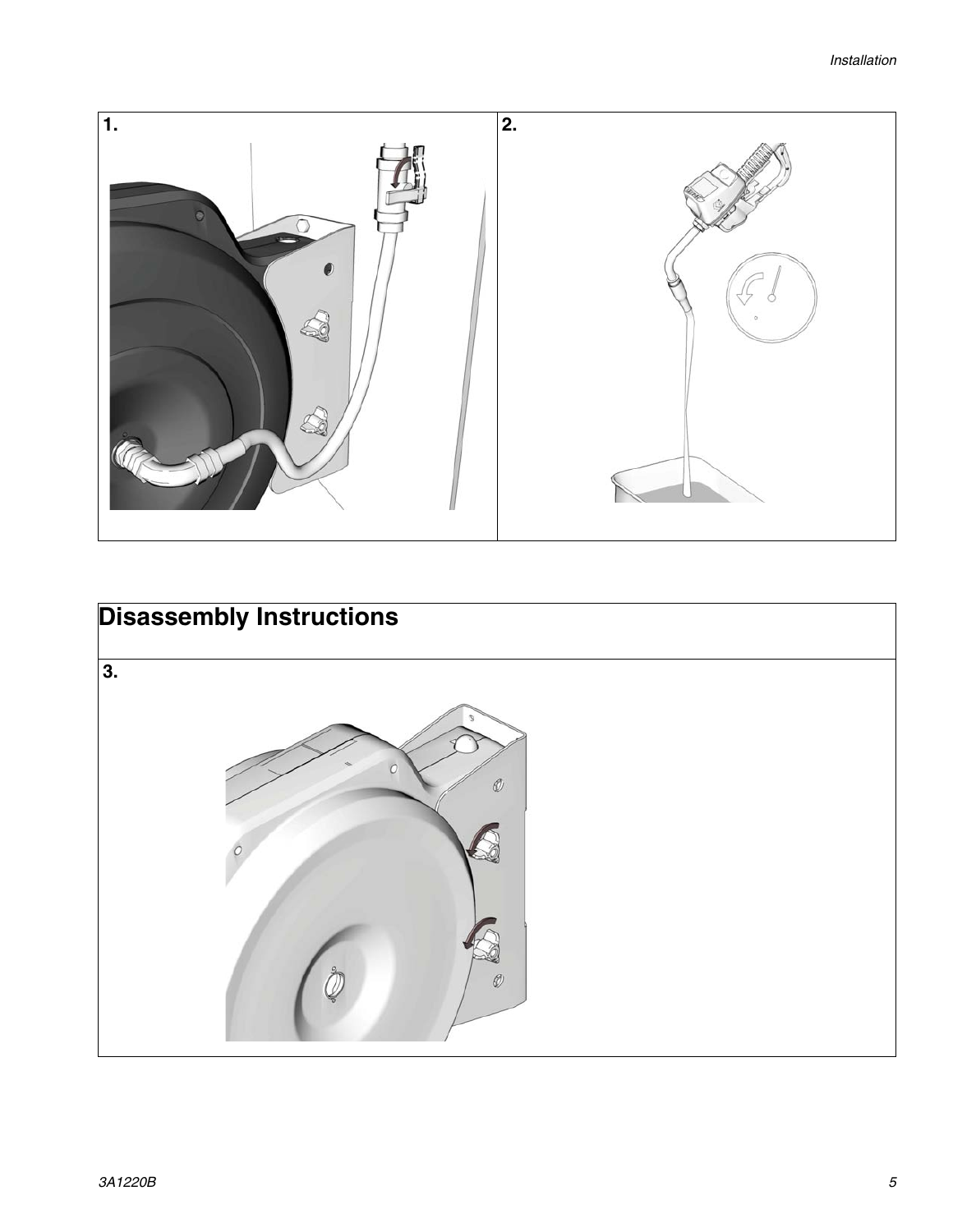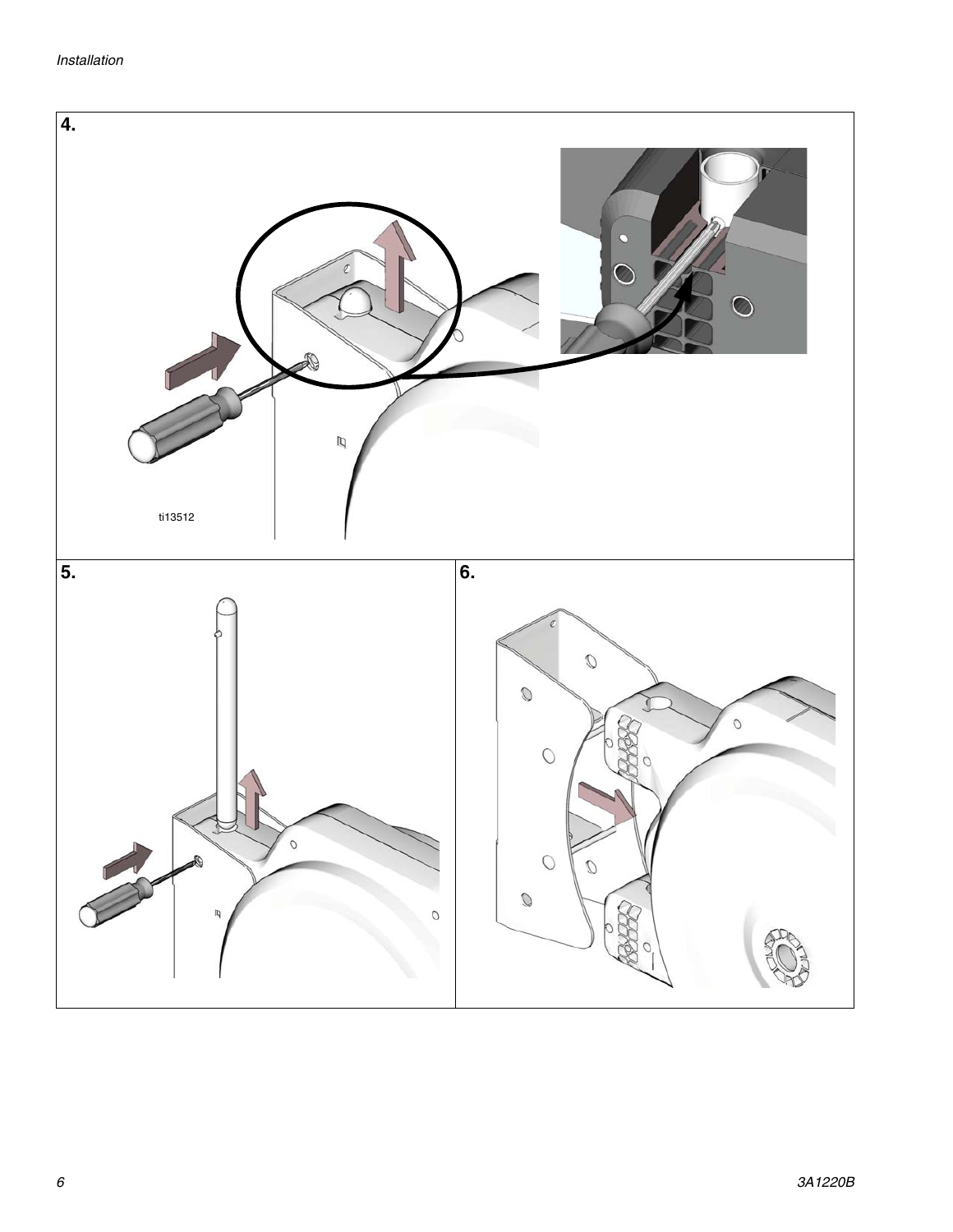### <span id="page-6-0"></span>**Technical Data**

| <b>Model</b>  | Weight: kg (lb)    |
|---------------|--------------------|
| <b>HEL13#</b> | 9.0 kg (19.8 lb)   |
| <b>HEL15#</b> | 9.5 kg (21 lb)     |
| HEL23#        | 10.4 kg (23 lb)    |
| <b>HEL25#</b> | 11.0 kg (24.25 lb) |
| HEL33#        | 10.5 kg (23.1 lb)  |
| <b>HEM23#</b> | 11.4 kg (25.1 lb)  |
| <b>HEM33#</b> | 14.0 kg (30.8 lb)  |
| <b>HEH13#</b> | 13.2 kg (29.1 lb)  |
| HEL34#        | 11.4 kg (25.1 lb)  |

#### Hose Reel Weight **Mounting Pattern and Dimensions**